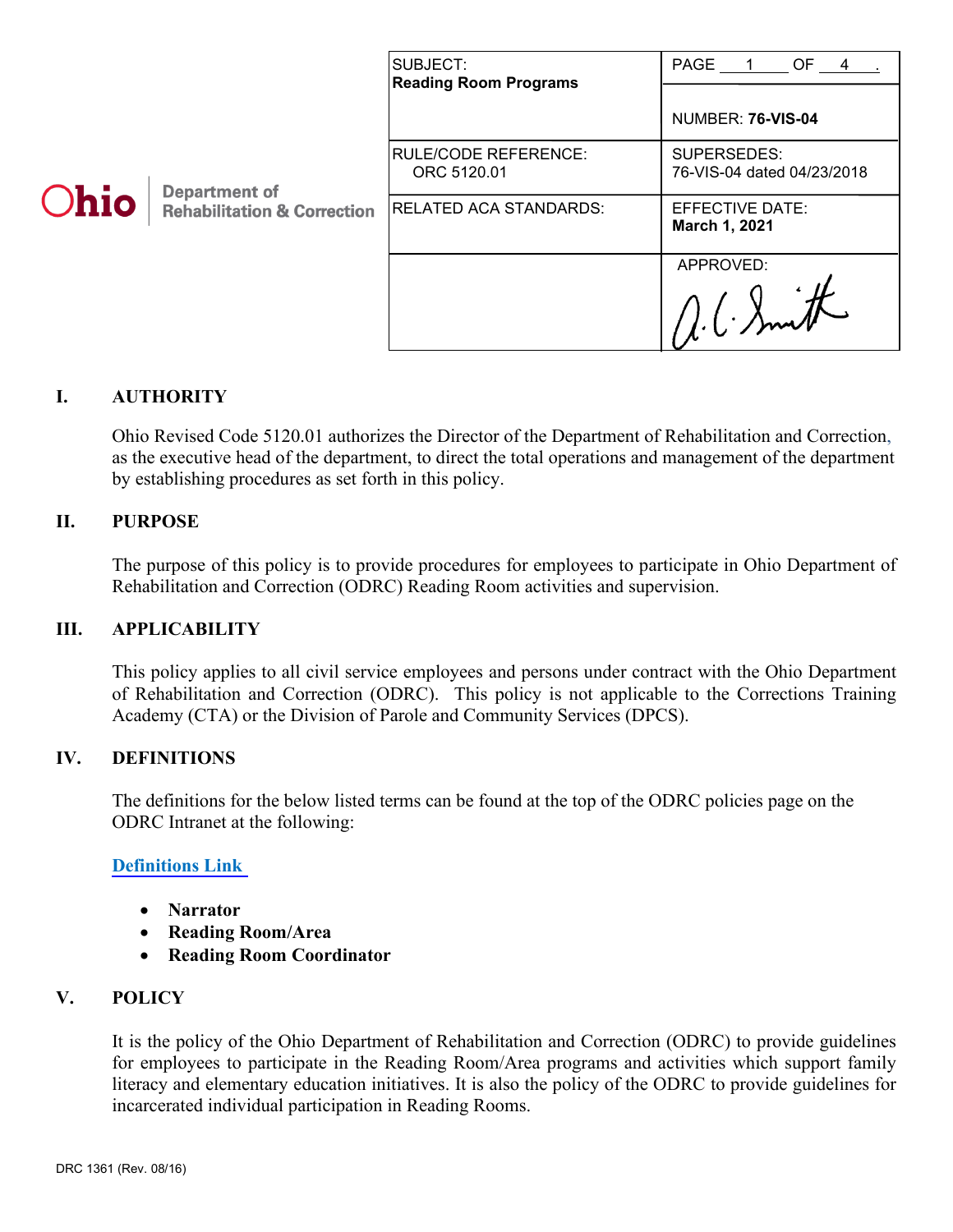## **VI. PROCEDURES**

### **A. General Overview – Reading Rooms**

- 1. Unless waived by the regional director and the superintendent of the Ohio Central School System (OCSS), each institution shall maintain one Reading Room to be located in the visitation hall/area supervised by the Reading Room coordinator and the visitation supervisor.
- 2. Reading Rooms shall provide space for children to interact and socialize with their parents and the assigned inmate narrator or employee. Each Reading Room shall be in plain view of the visitation staff and conform to security procedures in accordance with the designated institutional security level. The narrator may be positioned outside the actual Reading Room for security reasons to enhance observation by the security staff.
- 3. Materials for the Reading Room may include the following if funds are available:
	- a. An assortment of books for all ages and cultures, donated books may be available at no cost through the arrangement of the Operations Support Center Library Administrator.
	- b. Materials such as books, pencils, paper, crayons, markers, and other materials that promote literacy.
	- c. Small tables and chairs for children to read or sit.
	- d. Rugs shall be used on the floor to contribute to a comfortable atmosphere for younger children.
	- e. TV/VCR, if available, to watch educational programming.
	- f. A computer**/**thin client with reading software.

#### **B. Institutional Reading Room Coordinators**

The institution Reading Room coordinator shall be responsible for tracking and coordinating the narrator training.

- 1. Incarcerated individuals shall be screened and evaluated prior to assignment as a Reading Room narrator. Screening criteria shall be reflective of all security needs appropriate (see section VI.E for screening criteria).
- 2. Specific rules and regulations shall be developed at the institution level to provide guidelines for narrators who will be interacting with children. At no time shall narrators discipline a child or have any physical contact with a child other than their own.
- 3. Narrator duties shall also include the organization and sanitation of the Reading Room area specifically. Narrators shall assist in keeping proper order of all books and supplies within their assigned area.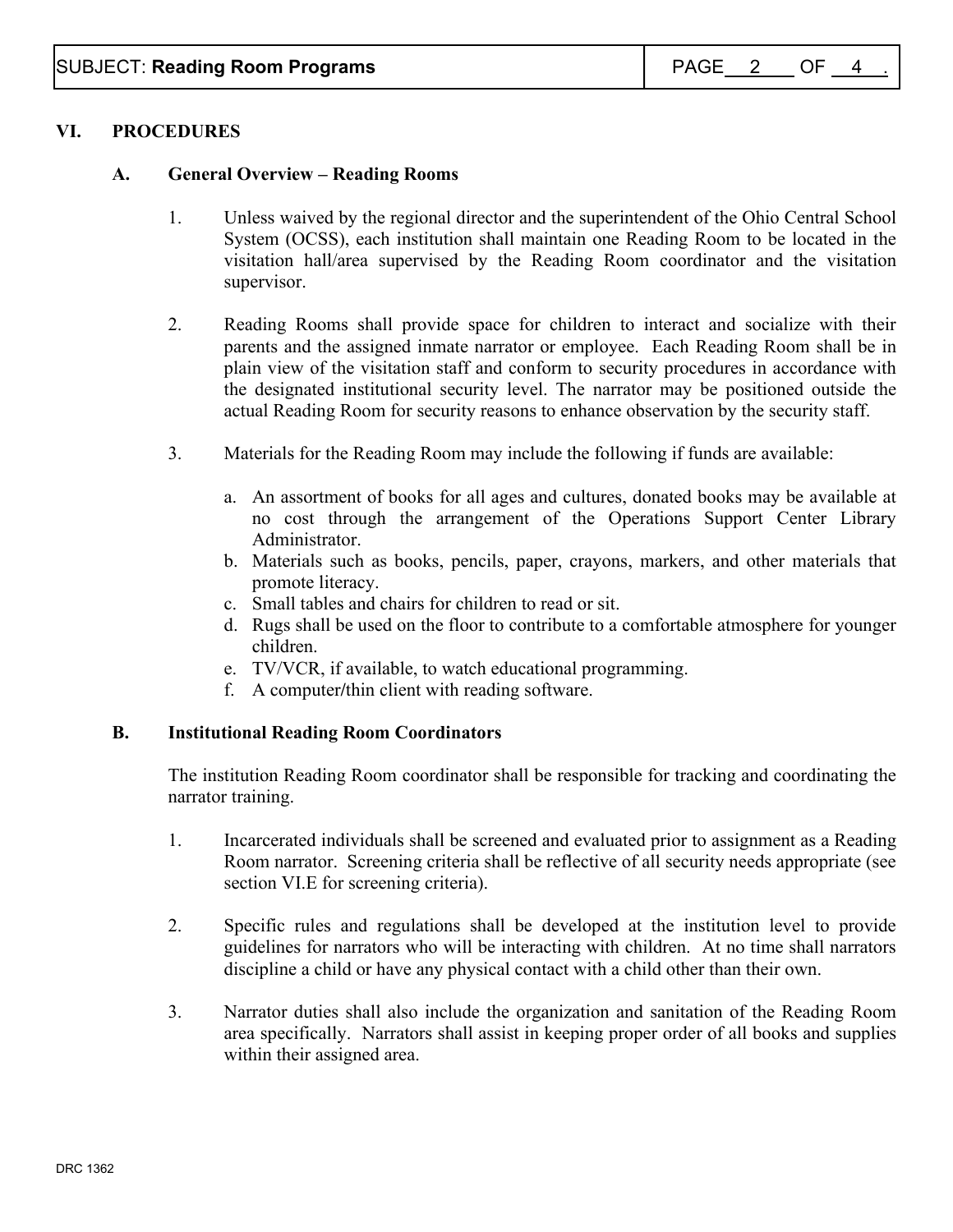## **C. Employee Involvement**

The appointing authority/designee shall create a local participation procedure for all institutional Reading Room/Areas. Local procedures must comply with established ODRC procedures.

- 1. The Reading Rooms/Areas are integral components in educating the children of the State of Ohio because these programs contribute to the overall improvement of a child's health, education, and welfare.
- 2. It is imperative that state employees be encouraged to volunteer their time and efforts for these programs. The primary focus of any participation by the ODRC and its employees is to provide human resource support for this program. All volunteers/employees must obtain permission from their supervisor and their absence from their work site must cause very little impact on their work area to participate in the program.

### **D. Employee Duties and Responsibilities**

- 1. Employees choosing to participate in the Reading Room activities shall work in conjunction with the visitation hall/area security staff to facilitate smooth and orderly operations that support security concerns as well as family literacy initiatives. The Reading Room coordinator shall have the responsibility of reviewing all supplies and materials placed in this area to ensure the items are academically appropriate, free from contraband, and meet the age requirements for elementary level reading initiatives. The Reading Room coordinator shall have the discernment over the academic value to the resources retained in the Reading Room.
- 2. The Reading Room coordinator shall maintain records for each program or special activity held in the Reading Room during visitation hours. These duties may be shared with the on-duty security staff assigned to this area. These records may include, but are not limited to:
	- a. Names of employees who participated during the activity.
	- b. Number of hours of employee participation.
	- c. A brief description of employee participation activities, the number of children served/visited and the hours of daily operation. Coordinators shall submit a monthly report to the school administrator.
	- d. Monthly report statistics shall include number of children served, number of books read, and the number of narrator's hours working in the Reading Room.

#### **E. Incarcerated Individual Selection and Orientation**

Unless waived by the superintendent of the OCSS, all institutions shall assign an incarcerated individual to serve as the Reading Room narrator. Incarcerated individuals selected to participate as the Reading Room narrators shall receive instructional training provided by both the Reading Room coordinator and the visiting hall supervisor as to the focus of the Reading Room initiatives, rules, and responsibilities. Prior to classification as a narrator, incarcerated individuals shall be interviewed by the Reading Room coordinator and managing officer's designee and consideration shall be given to the following criteria: